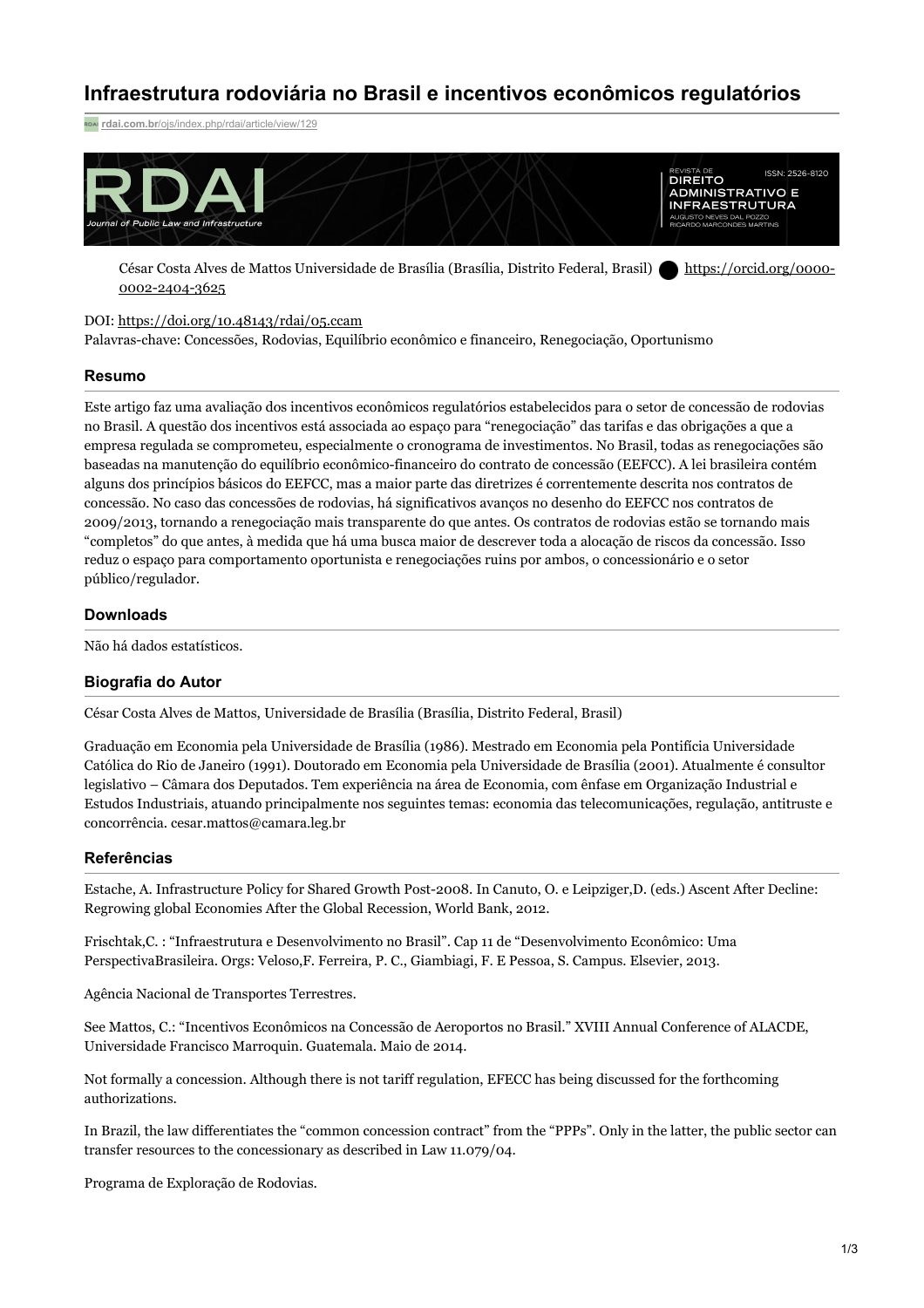According to Tácito (Caio: "Direito Administrativo", 1971, ed. Saraiva. 1971) this is a concept imported from the French jurisprudence. The author quotes Waline, M. (Droit Admministratif, 8<sup>ª</sup> edition – 1959) and Péquignot (Theórie Genérale du Contrat Administratif – 1945).

Ribeiro, M.P.: "Concessões e PPPs: Melhores Práticas em Licitações e Contratos". Editora Atlas. São Paulo, 2011.

Sampaio,P., Menezes,F. e Dutra,J: "Regulação e Concorrência em concessões rodoviárias no Brasil "Cp. 10 : in "Gargalos e Soluções na Infraestrutura de Transportes". Orgs: Pinheiro, A.; Fritschak, C. (2014) also state that the internal rate of return has been usually considered as the expression of the EFECC.

We could also think in view of the Knightian distinction between risk and uncertainty. Unexpectable events are related to uncertainty since there is not even an estimate of the probability that it will occur. On the other hand, the probability of predictable events can be better addressed and, mainly, be insured.

The regulator is in some sense the representative of the public sector in most matters of concern for the regulation. However, they can have very different objective functions as long as there is a potential agency problem between the principal "public sector" and the agent "regulator" and ii) the regulator is usually supposed to be independent from politicians, which is a source of commitment in itself not to expropriate concessionary investments (see Mueller, Bernardo; and Pereira, Carlos: "Credibility and the Design of Regulatory Agencies in Brazil". Brazilian Journal of Political Economy, vol. 22, nº 3 (87), July-September/2002).

Sidak and Spulber (1997) (Deregulatory Takings and the Regulatory Contract, Cambridge University Press, 1997) characterize expropriation as a large set of actions of the regulator and not only simply nationalizing the sector.

Brazilian law commentators argue that the art. 37 XXI of the Federal Constitution already refers, although not explicitly, to the EFECC.

See at [www.planalto.gov.br/ccivil\_03/Leis/L8666cons.htm].

Demsetz, Harold: "Why Regulate Utilities?".. ournal of Law and

Economics, Vol. 11, No. 1, (Apr., 1968).

Williamson, Oliver E. : "Franchise Bidding for Natural Monopolies-in General and with Respect to CATV", The Bell Journal of Economics, Vol. 7, No. 1 (Spring). 1976.

See http: [www.antt.gov.br/index.php/content/view/9281/Nova\_Dutra.html].

Related to a man action like a strike.

Related to an event produced by nature like earthquakes, lights, thunders, tornados, etc.

Related to an action or lack of action of the public sector with direct impacts in the contract.

Theoretically, only indirect taxes induce increases on prices. This may explain why the concession contract exempts the direct income tax. REIS, M. Regulação contratual: uma revisita contemporânea à teoria do ato-condição. Revista de Direito Administrativo e Infraestrutura, v. 1, n. 3, p. 87-133, 30 set. 2017.

See, for instance, the concession contract for the road Regis Bittencourt between São Paulo and Curitiba. [www.antt.gov.br/index.php/content/view/12887/EDITAL\_001\_LOTE\_06\_\_\_AUTOPISTA\_REGIS\_BITTENCOURT.html]. All contracts are basically the same.

See annex 3 of the "Edital" in

[www.antt.gov.br/index.php/content/view/12887/EDITAL\_001\_LOTE\_06\_\_\_AUTOPISTA\_REGIS\_BITTENCOURT.html].

This body is linked to the legislative branch and is responsible to assess all government accounts in Brazil. It often challenges Brazilian regulators, mainly on tariff issues.

In this sense, the courts and the main controlling body supply at least part of the commitment required to regulators.

Or who perceives himself as the most well-connected, which not always is real.

This resembles the "fact of administration". The difference is that the "fact of prince" is a general action that incidentally affects the contract. In other words, it is not made for that specific contract as the "fact of administration".

Indice de Preços ao Consumidor Amplo.